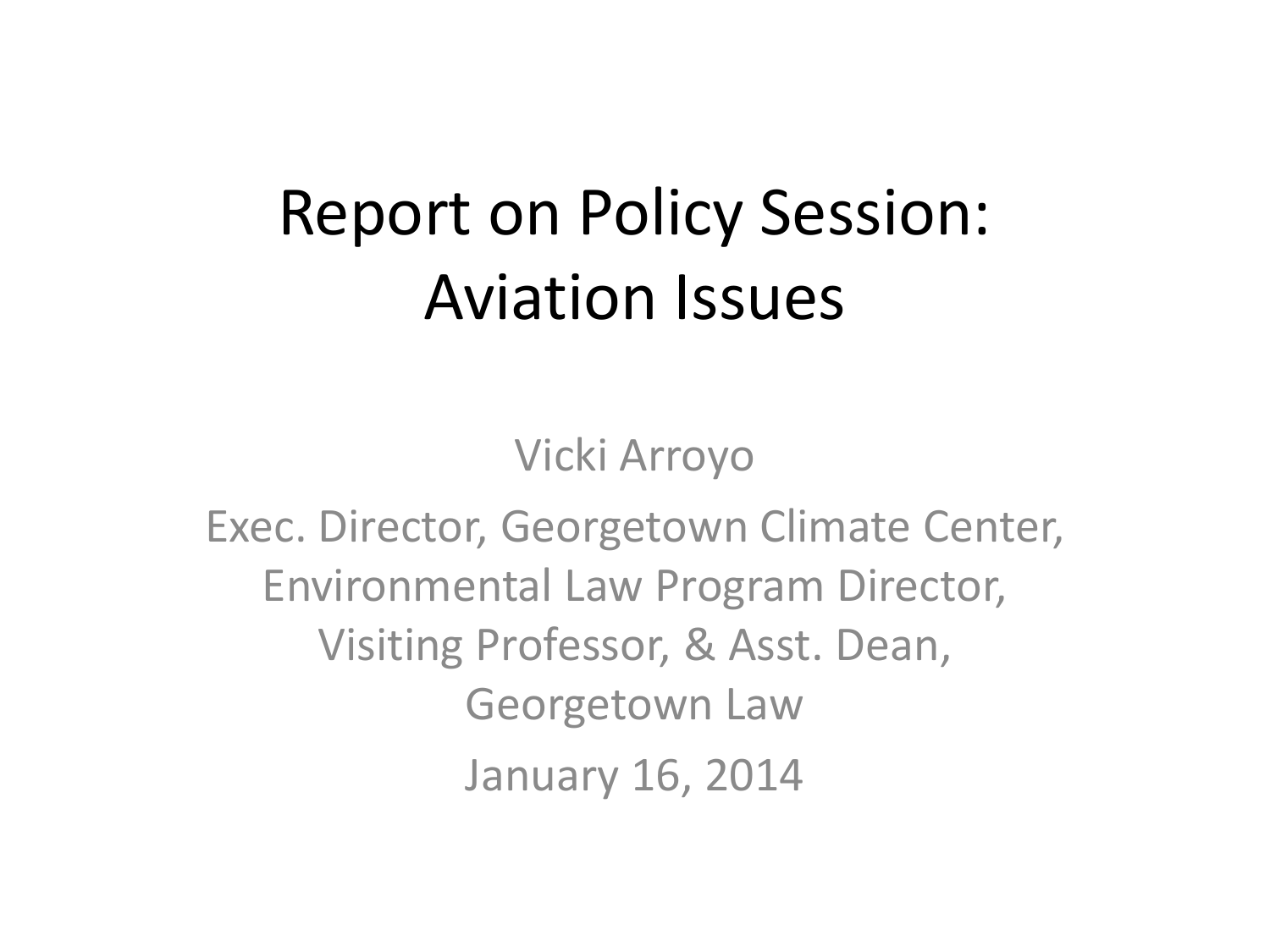## Whitaker: The FAA's Role

Mission: to provide the safest, most efficient aerospace system in the world.

*operates* the U.S. air traffic control system.

 *regulates* through safety standards and rules for aircraft and flight crews.

*funds* air traffic control infrastructure, airports, and research and development.

This is an unusual model (to do all three)!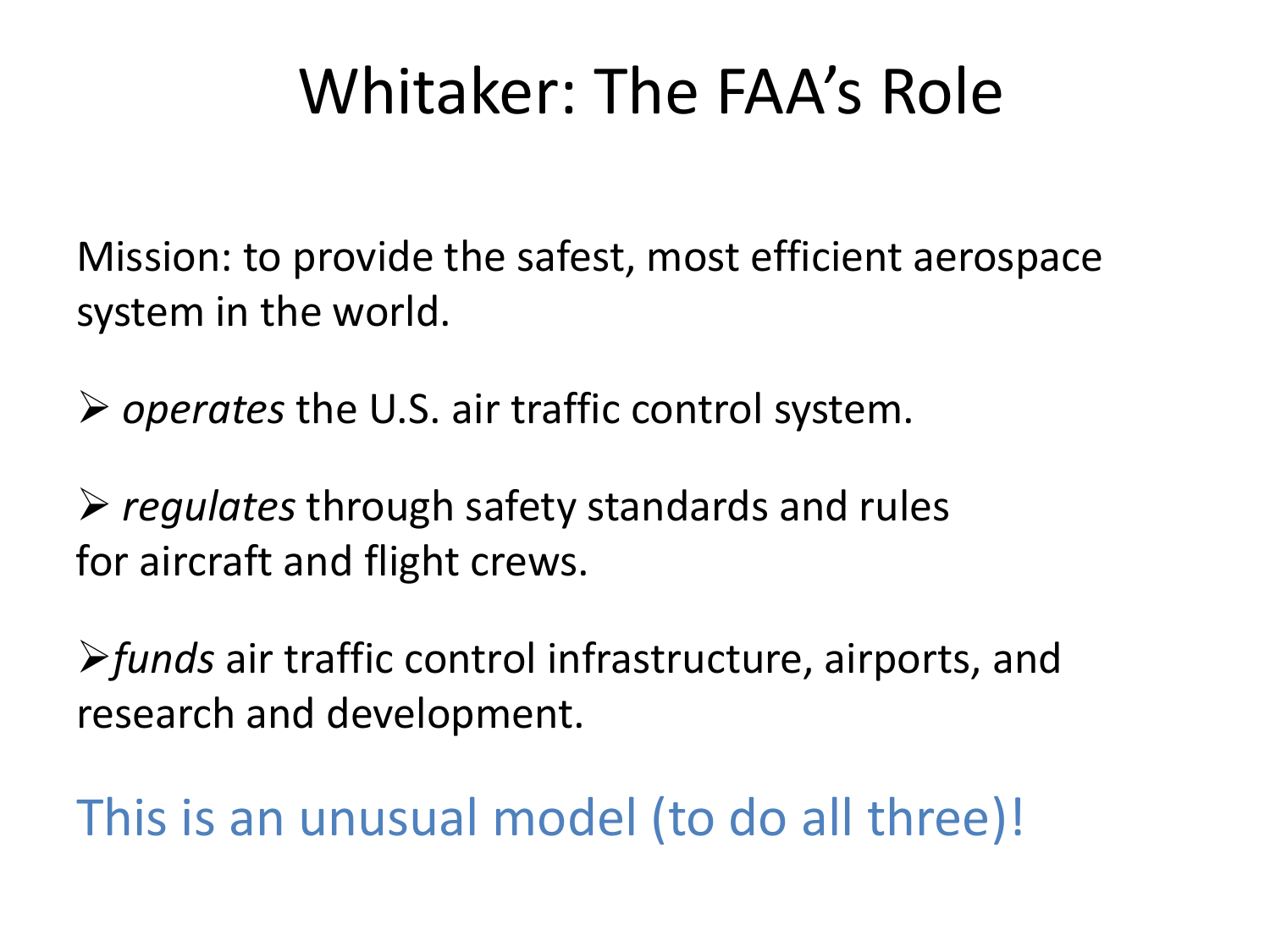# Priorities

- Make aviation safer/smarter
- Deliver benefits through tech and infrastructure
- Enhance global leadership
- Empower workforce to innovate

Next Gen – complete system overhaul.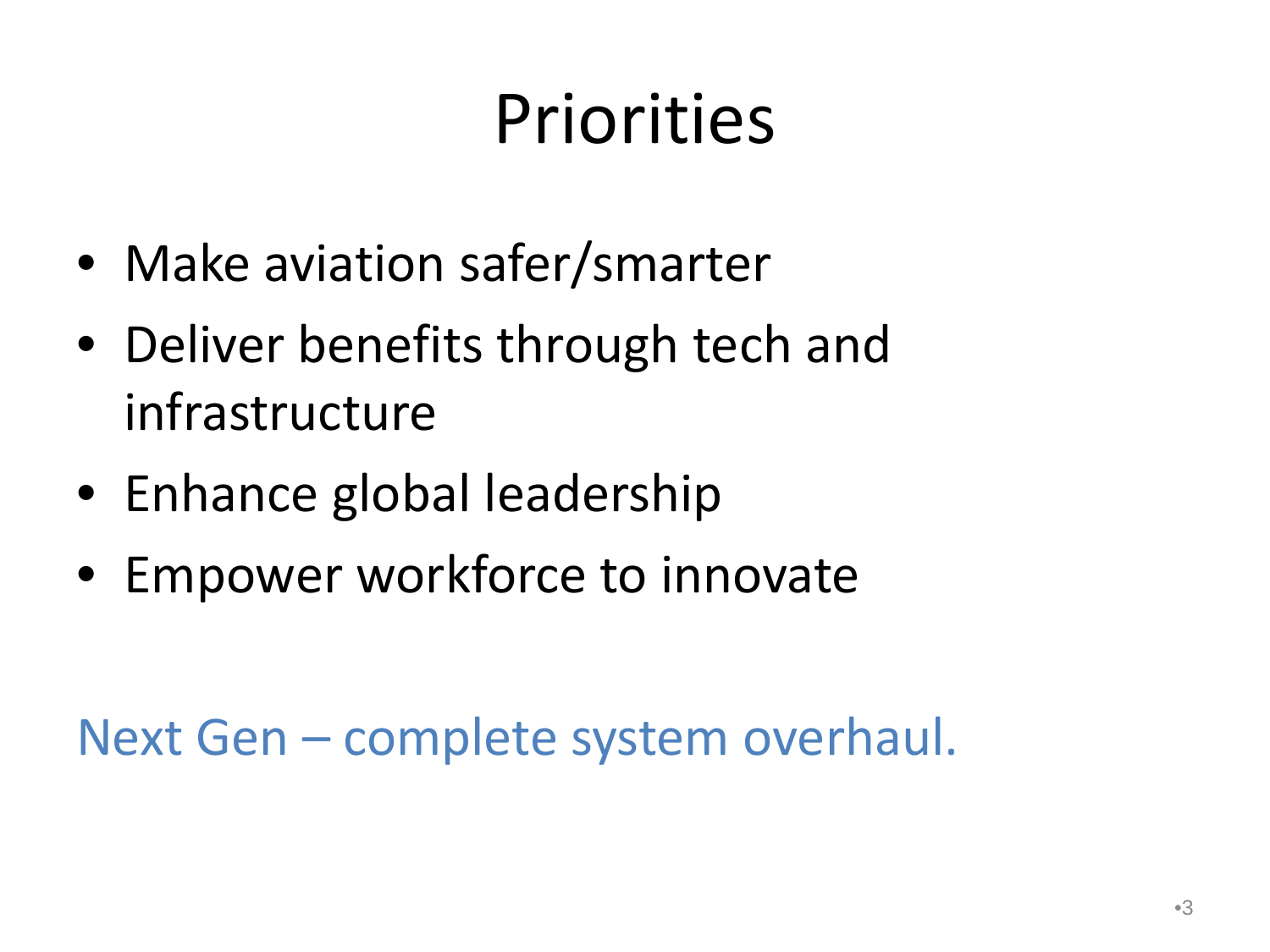Operators in the Airspace System: Is general aviation paying fair share?

*Activity at Airports with Air Traffic Control*

*En route Air Traffic*



Source: FAA Air Traffic Activity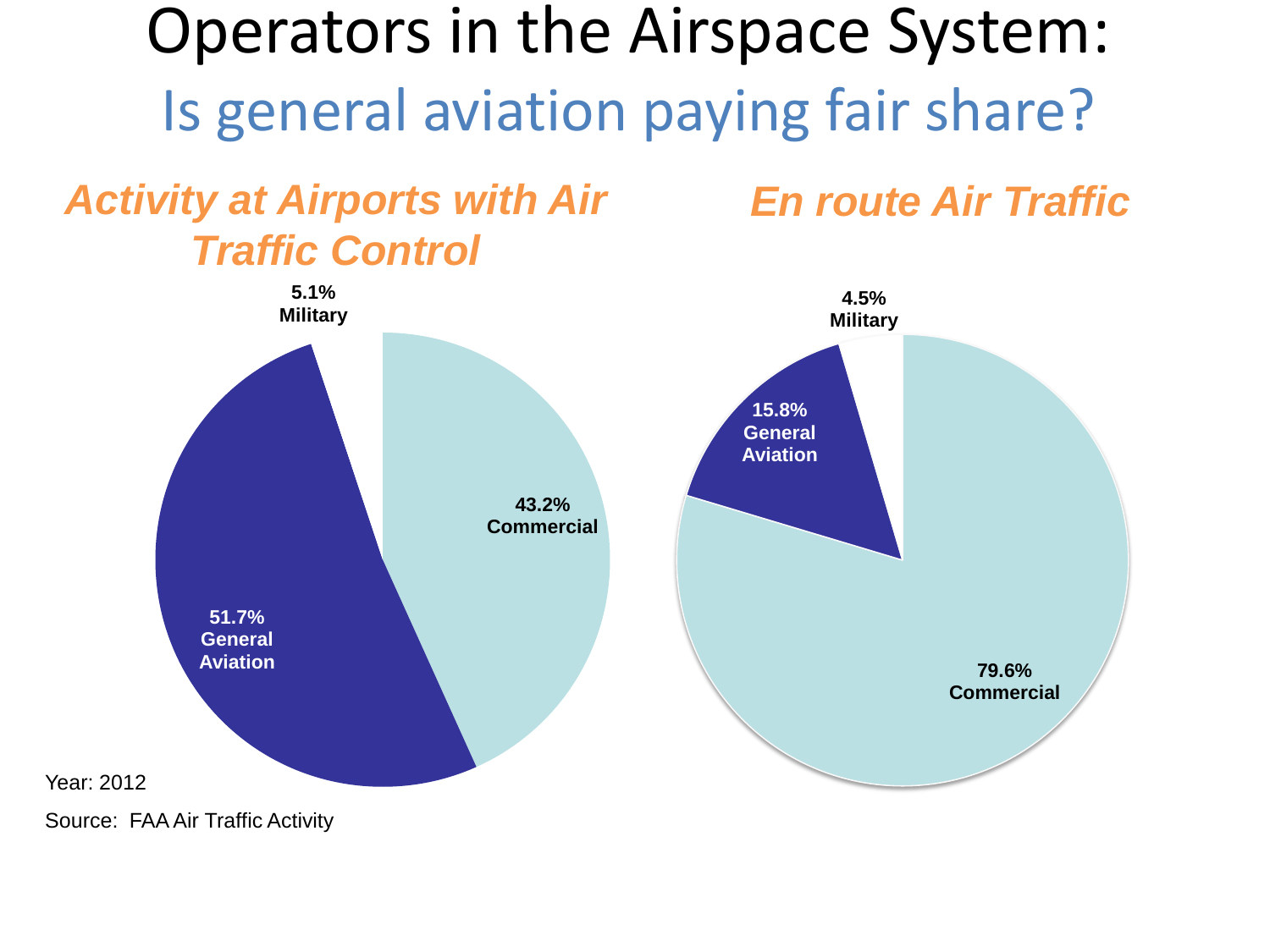### Trust Fund Revenue: 70% vs. 30% General Funds

| <b>Tax Type</b>                                                                                                                                              | 2012 % |
|--------------------------------------------------------------------------------------------------------------------------------------------------------------|--------|
| <b>Transport of persons by air</b><br>■Domestic ticket tax (7.5% of ticket price<br>•Domestic flight segment tax (\$3.80/segment)                            | 70%    |
| Use of international air facilities tax (\$16.70)<br>per arrival/departure; \$8.40 for departures from<br>AK and HI                                          | 22%    |
| <b>Transport of property by air</b> (6.25% of amount<br>paid for transport).                                                                                 | 4%     |
| <b>Noncommercial aviation fuel</b><br>Aviation gasoline (19.3 cents/gal)<br>•Other Aviation fuel (21.8 cents/gal)<br>• Fractional ownership (14.1 cents/gal) | 3%     |
| <b>Commercial aviation fuel (4.3 cents/gal)</b>                                                                                                              | $1\%$  |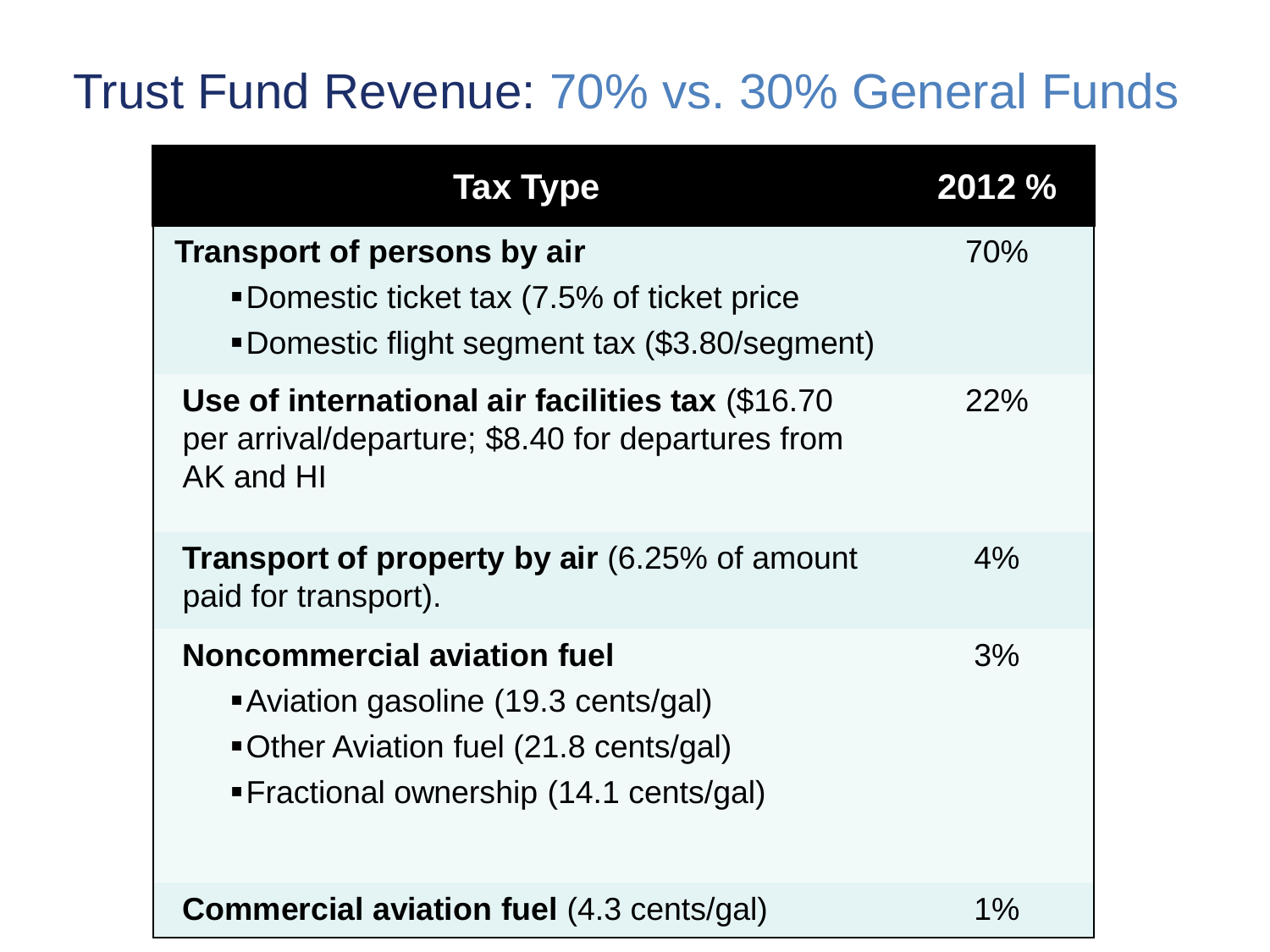### VanBeek: FAA Management Advisory Council

- Policy: Notwithstanding dramatic changes in aviation over the past 15 years (i.e., airline consolidation, globalization, more efficient aircraft), basic policy framework has changed little.
- Funding Capacity: Insufficient revenues to support FAA needs. System reliant on unpredictable taxpayer money. This reality has contributed to furloughs, loss of system capacity and inadequate investment.
- **Taxes and Fees: The tax system underlying aviation is** a mess. Myriad of fees for FAA – as well as for homeland security and customs.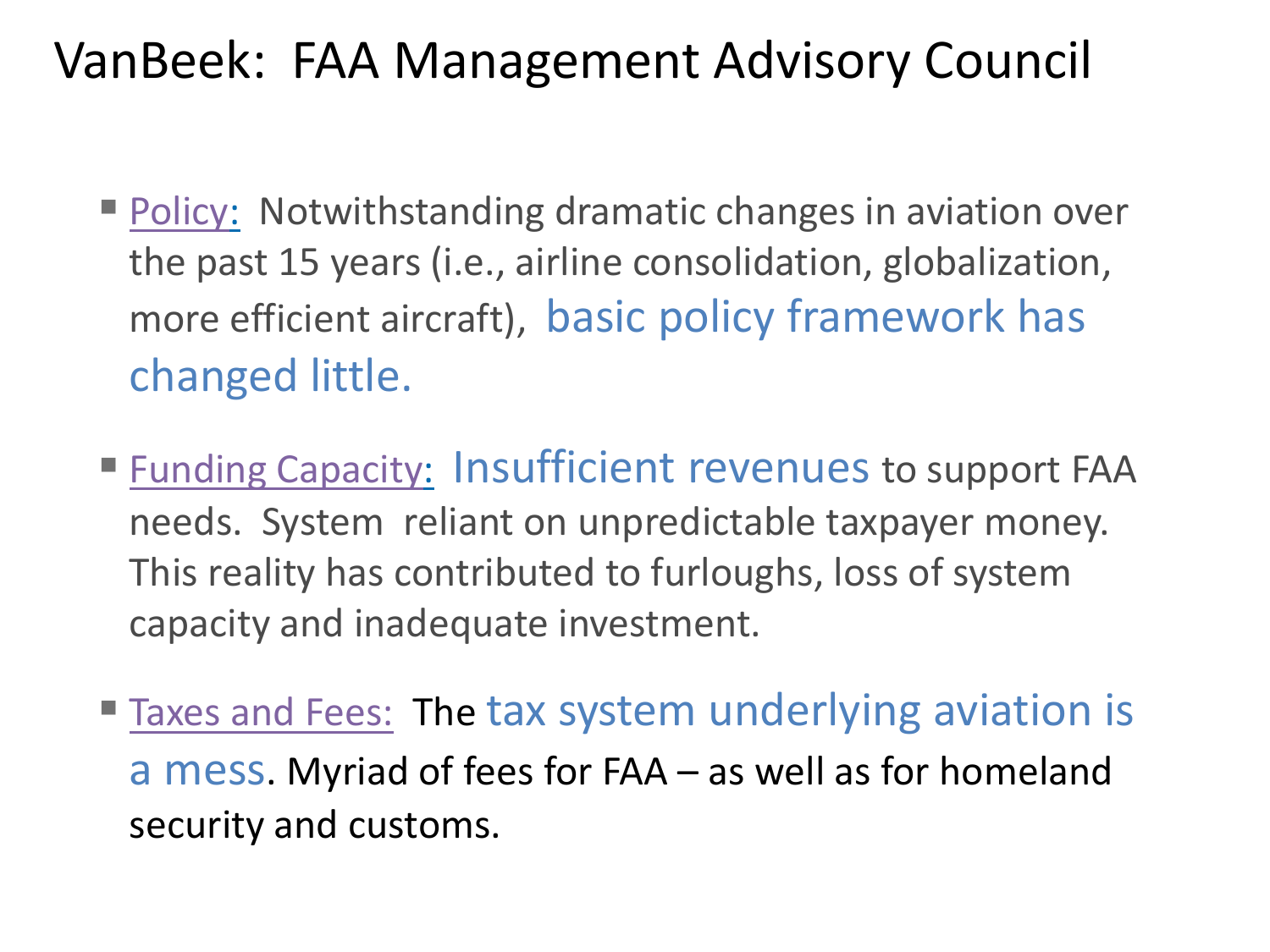#### FAA Finances: Major Program Functions 2001-2014

#### *Overall Budget levels and FAA operations growth has squeezed FAA's capital accounts*



■ Operations ■ F&E ■ AIP ■ Research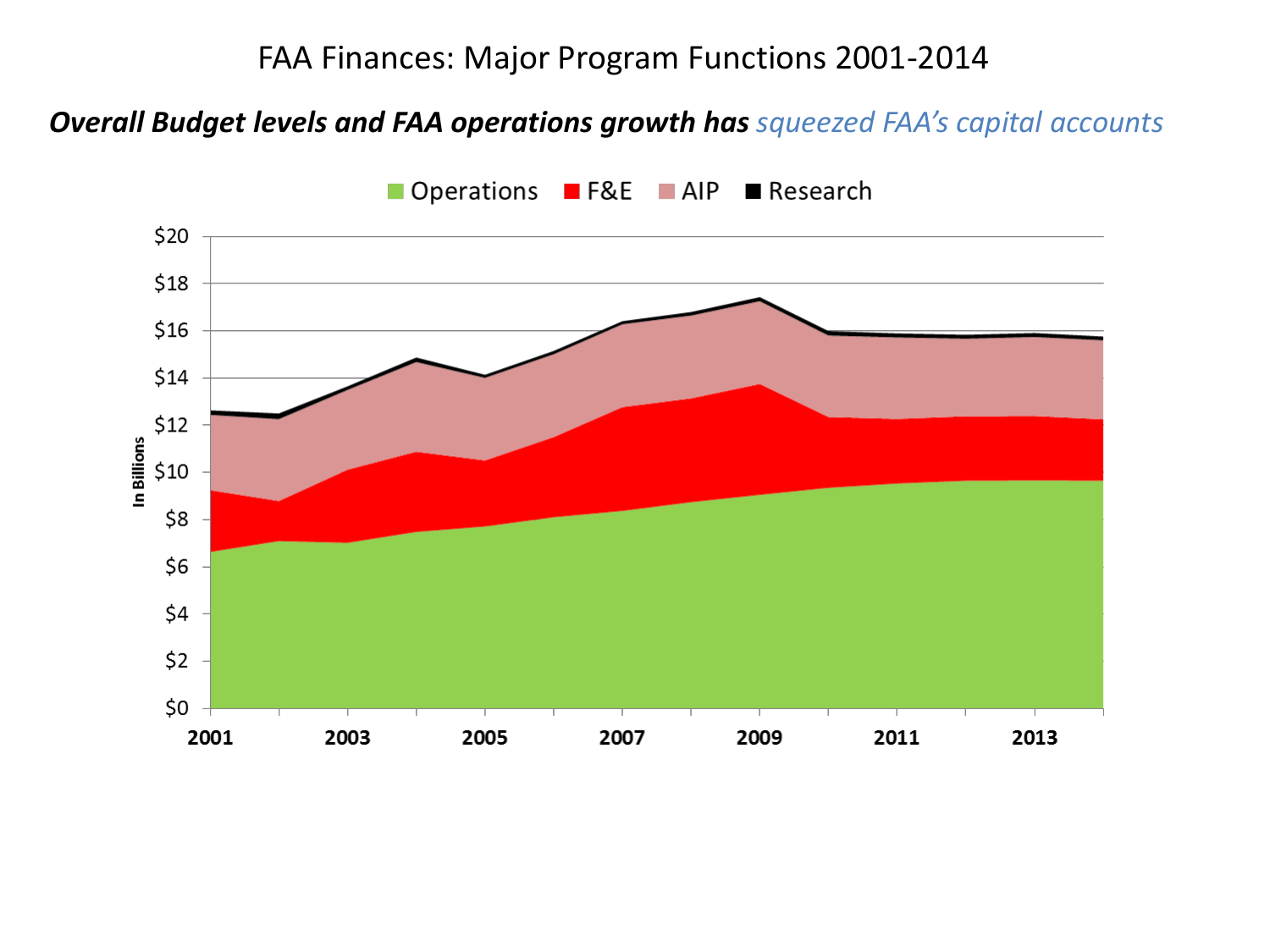User Fee Example: EUROCONTROL Enroute Charge January 2011 Brussels to Copenhagen: More rational formulas exist

*Cost of collection 0.3%, Recovery at 99% +*

| <b>Sector</b>         | <b>Distance</b><br><b>Factor</b> |   | <b>Weight</b><br><b>Factor</b> |   | Rate<br>2010        | <b>Charge</b><br>(Euro) |
|-----------------------|----------------------------------|---|--------------------------------|---|---------------------|-------------------------|
| <b>Belgium</b>        | 0.29                             | X | 1,18                           | X | €76.59<br>$\equiv$  | € 26.21                 |
| <b>Netherlands</b>    | 3.03                             | X | 1,18                           | X | € 65.81<br>$\equiv$ | € 235.30                |
| <b>Germany</b>        | 2.19                             | X | 1,18                           | X | € 71.99<br>$\equiv$ | € 186.04                |
| <b>Denmark</b>        | 2.14                             | X | 1,18                           | X | € 67.90<br>$\equiv$ | € 171.46                |
| <b>Total Charge =</b> |                                  |   |                                |   |                     | € 619.01                |

Unit charges available at:

http://www.eurocontrol.int/crco/public/standard\_page/information\_circulars.html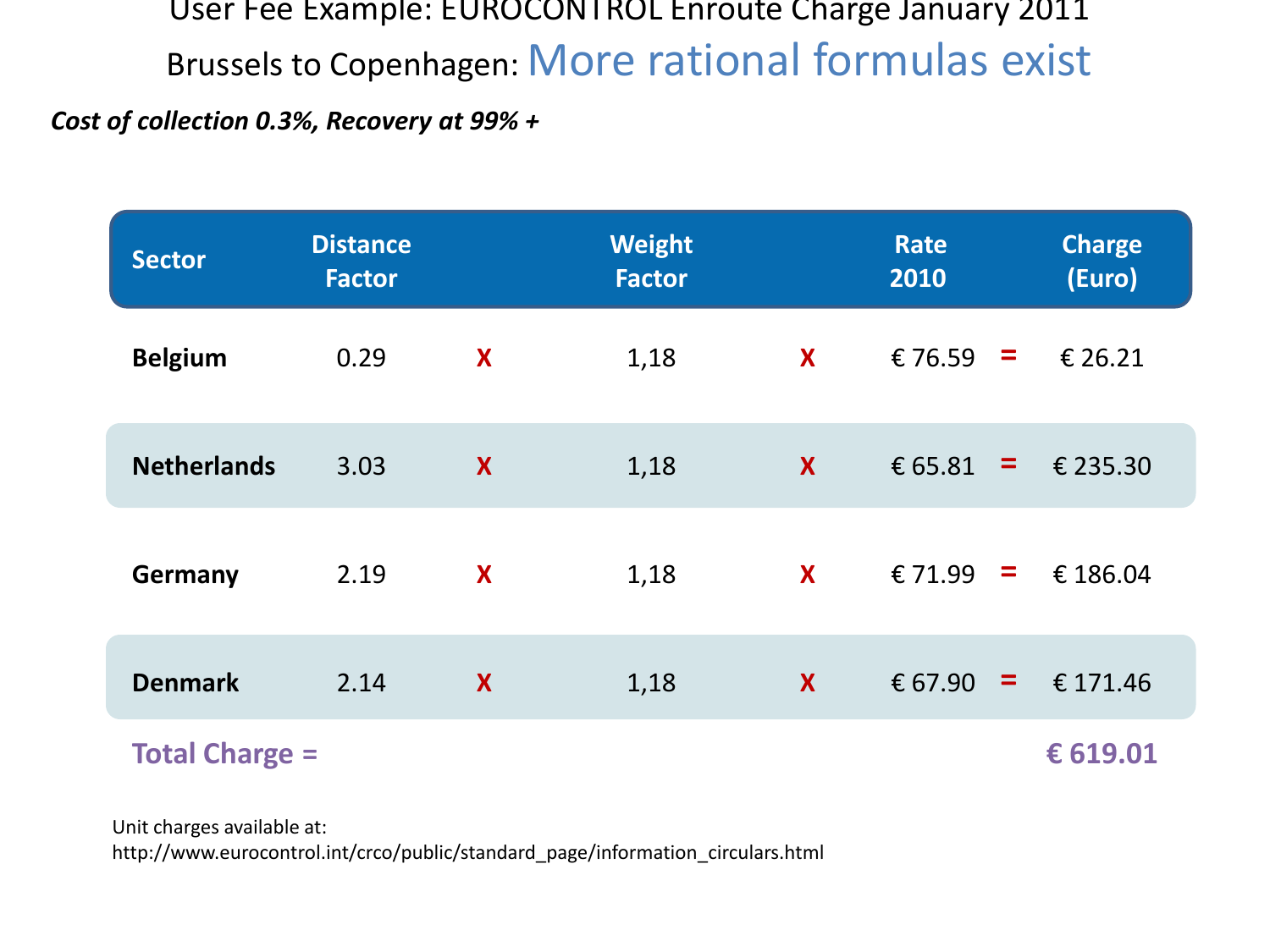#### **MAC Recommendations**

- *1. Create a sustainable financial future for the FAA:*Dedicated and userfee based funding.
- *2. Separate a new commercialized Air Traffic Organization (ATO) from the FAA:* Separate air traffic from the FAA and appoint a board consisting of users and aviation stakeholders to oversee its work.
- *3. Assess and codify FAA Authorities and programs:* Simplify statutes, regulations and policy by reviewing existing rules and procedures and eliminating redundant regulatory oversight.
- *4. Reform the tax structure:* Eliminate the current mix of taxes and fees and replace it with transparent schedules of cost-based fees that provide sufficient funding for services such as air traffic control and aircraft certification.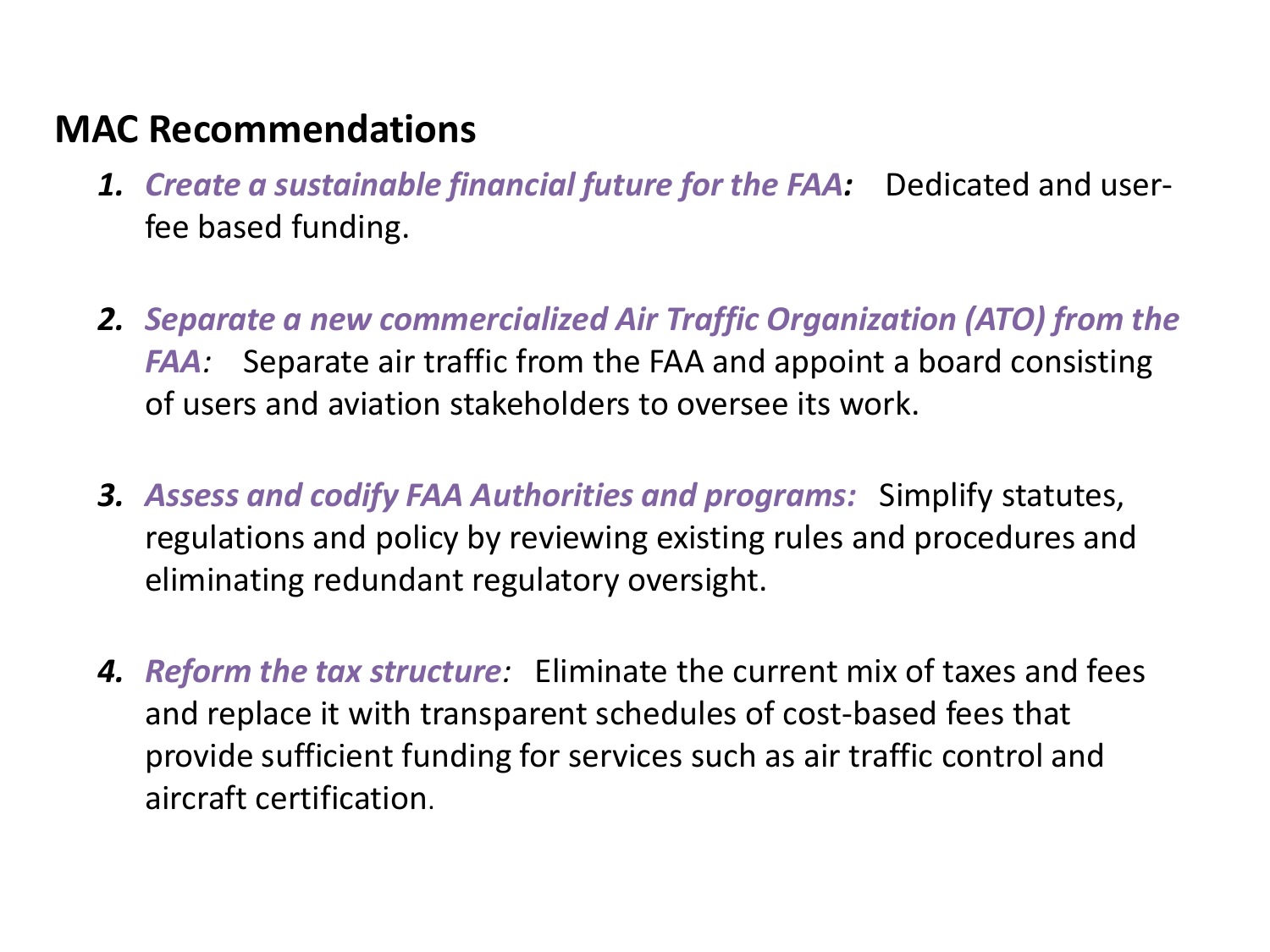#### Berry: A view from the airlines

Nearly every major airline merged or declared bankruptcy or both!

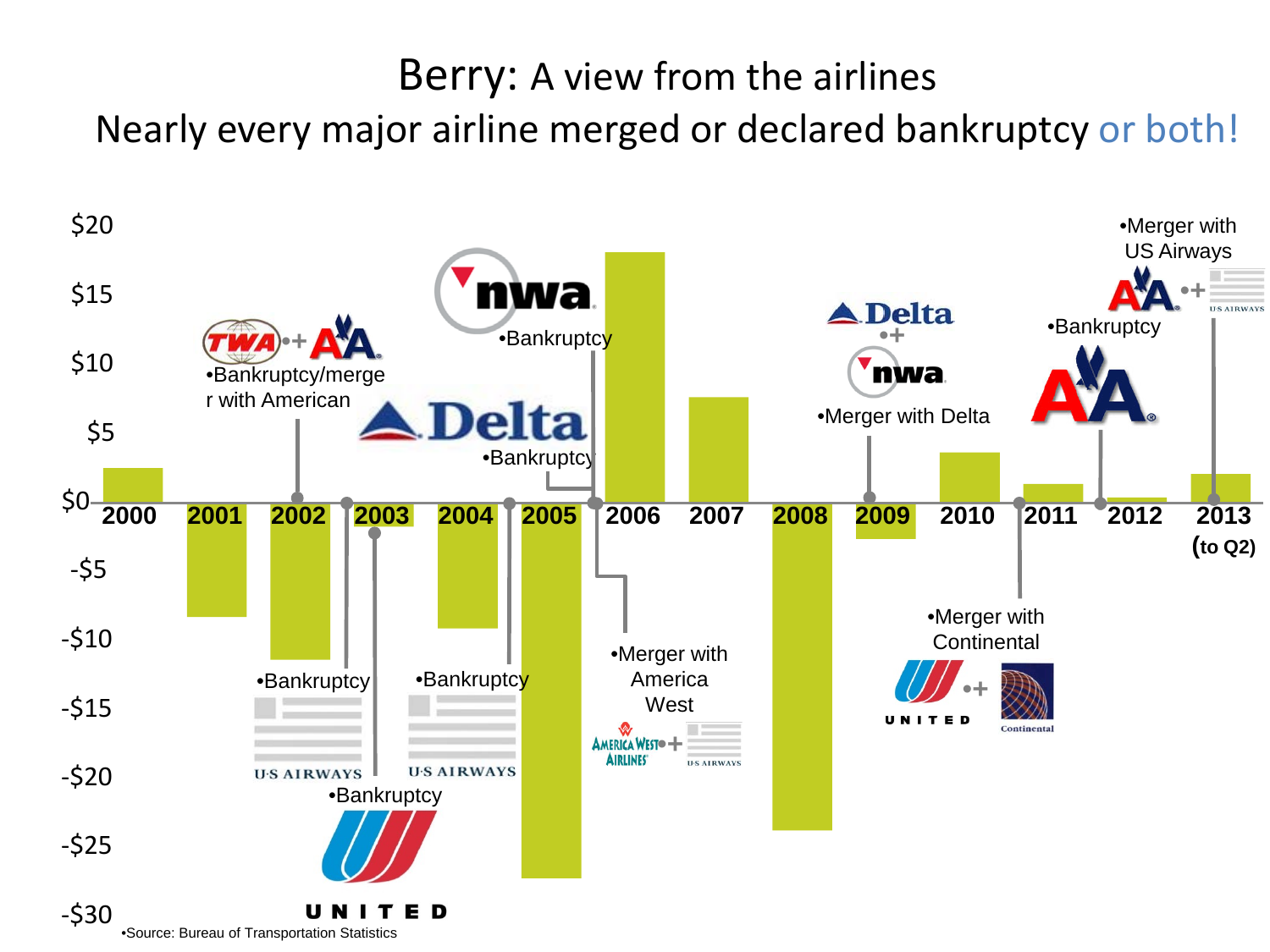…and a very different industry has emerged

•Major airlines •Niche •Ultra Low Cost by 2014 jetBlue allegiant **AIRWAYS® A**Delta Alayka Airliney

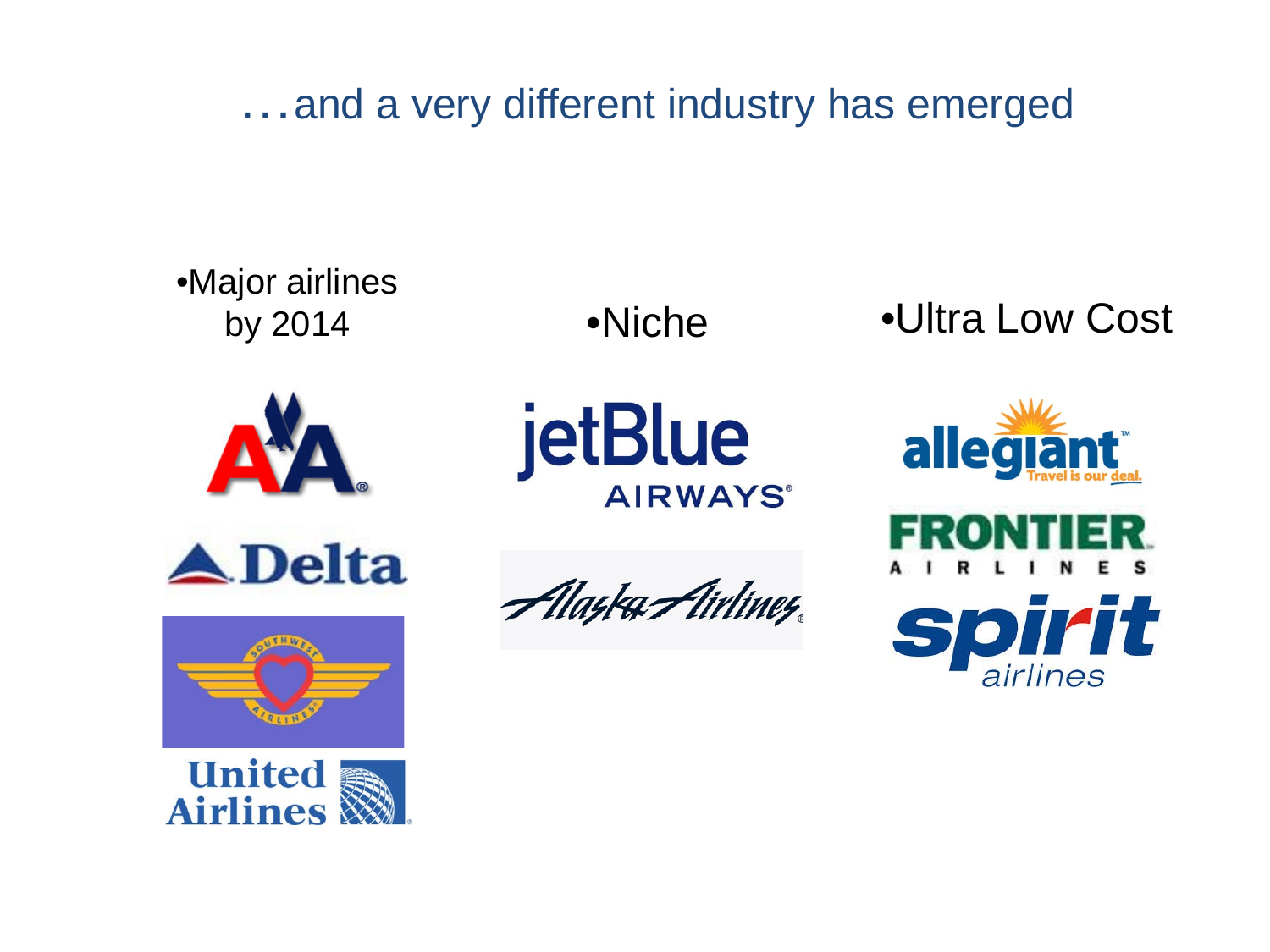…by unbundling its product… (we pay for bags, taxes NOT assessed!)



•Source: Ideaworks analysis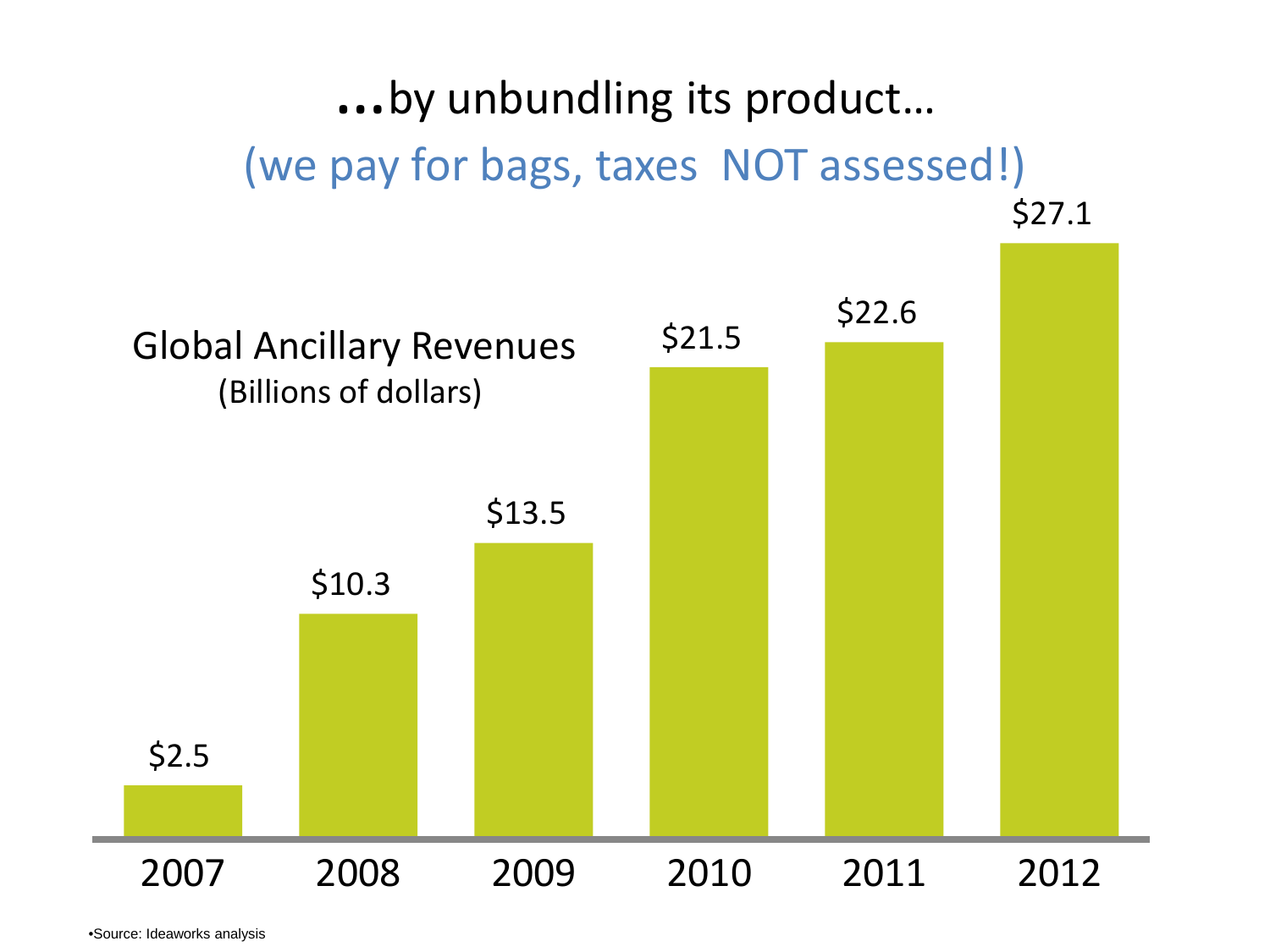## …while exercising capacity control… (yes, planes more crowded)

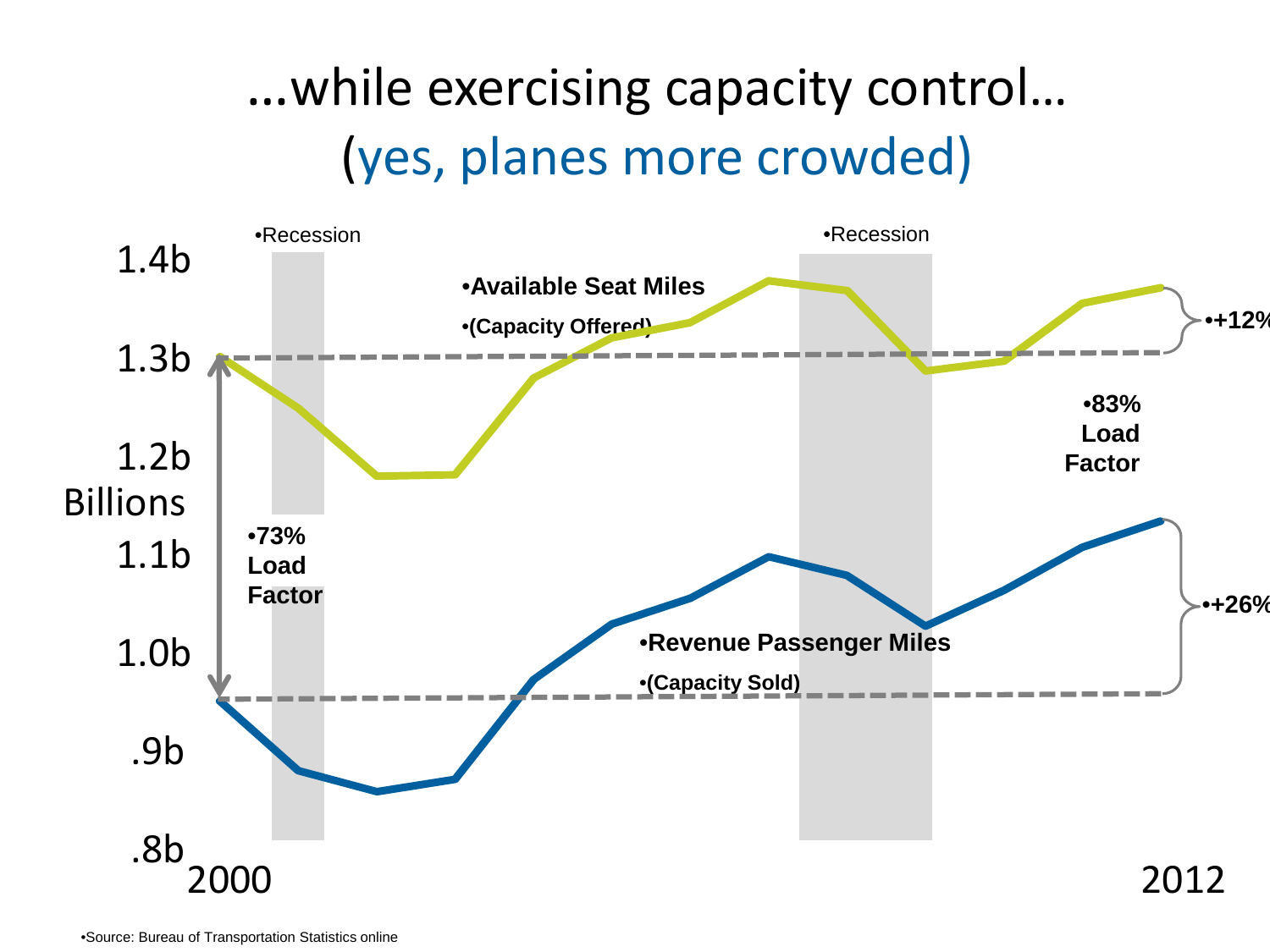### …and improving labor productivity… (yes, staff working harder)



•Source: Bureau of Transportation Statistics online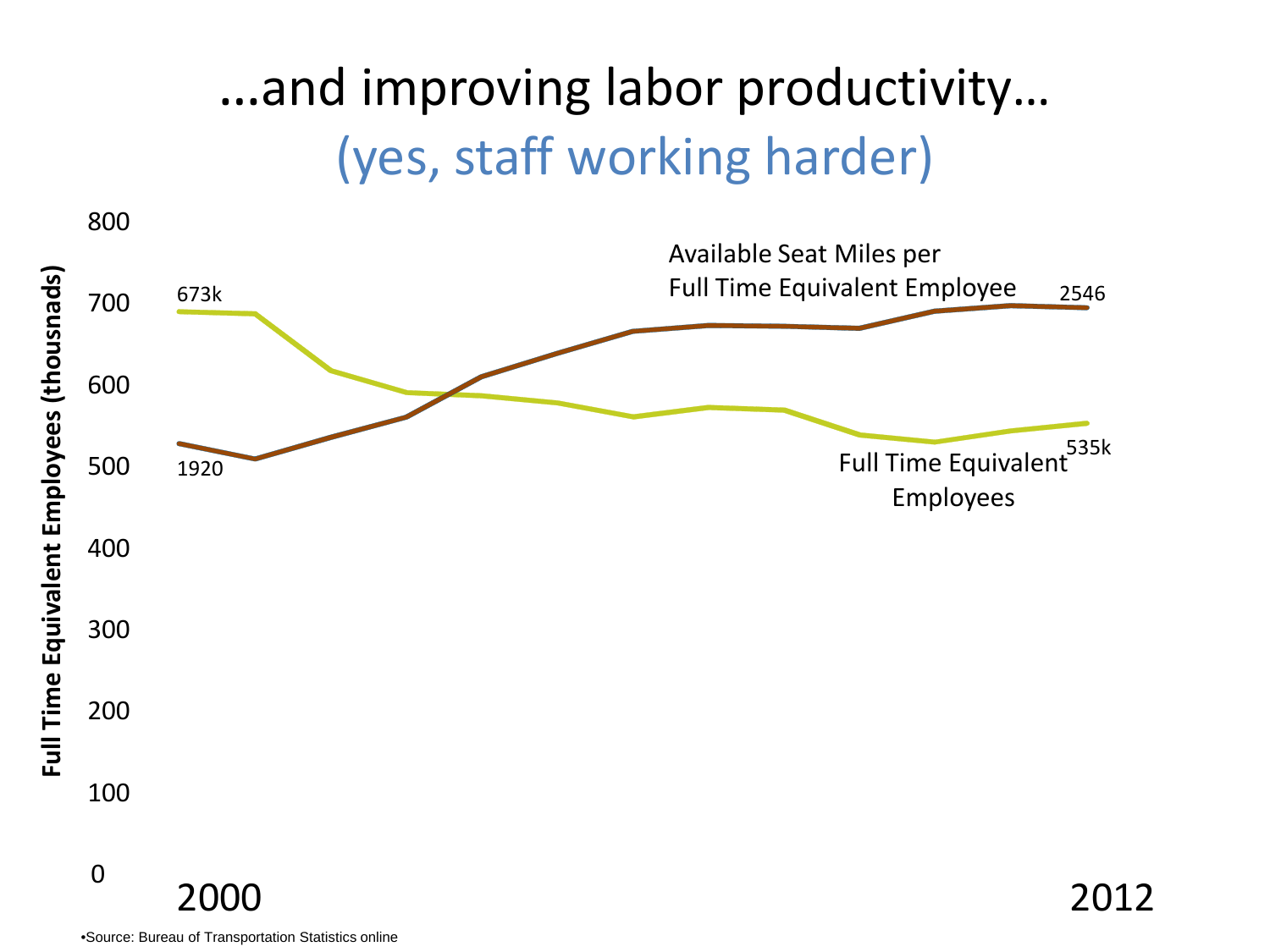## … poised for its fifth straight year of profitability (but not much)

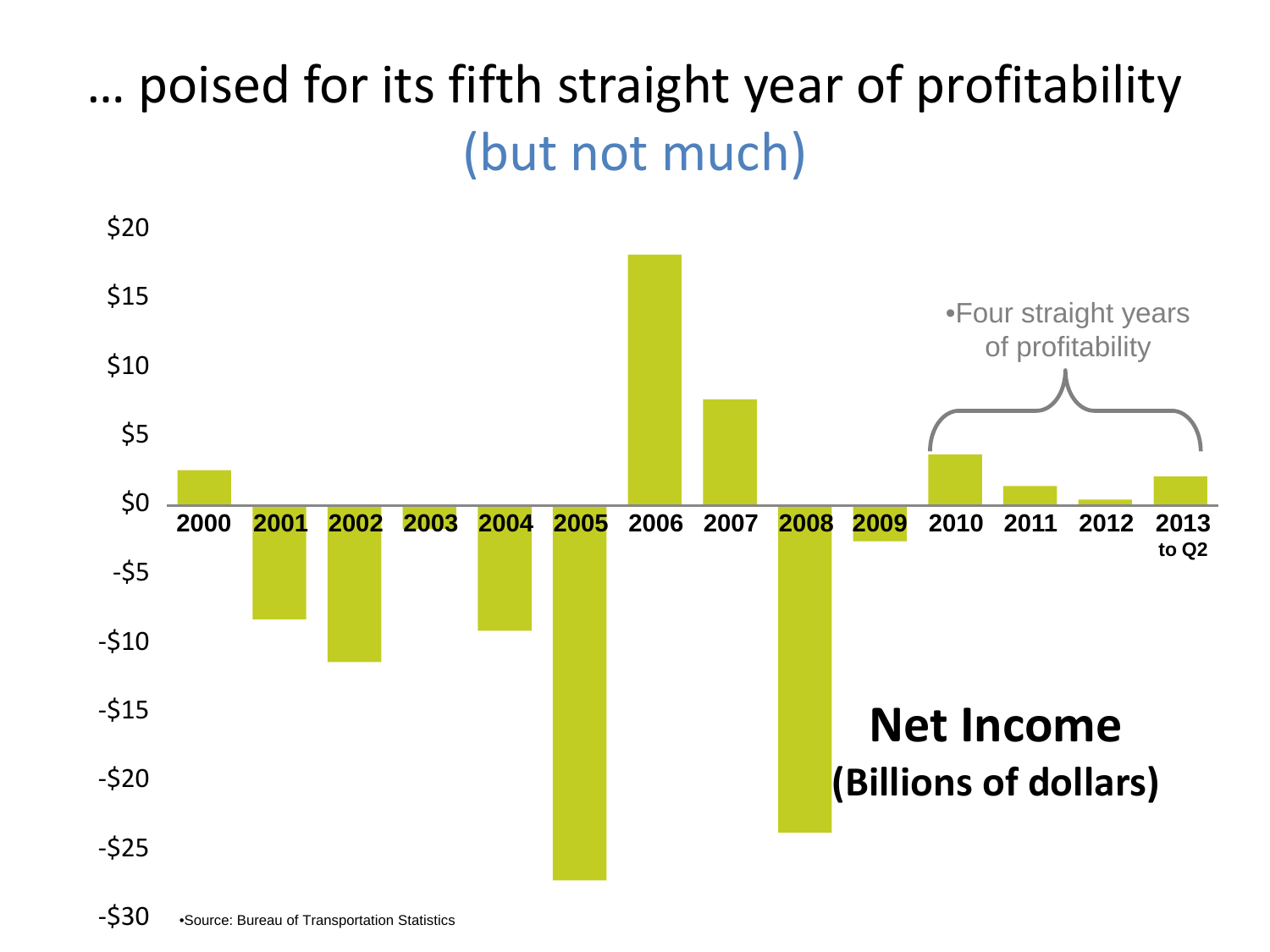And asking for a National Airline **Policy** (favorable to them re: regulations, \$, global competition)

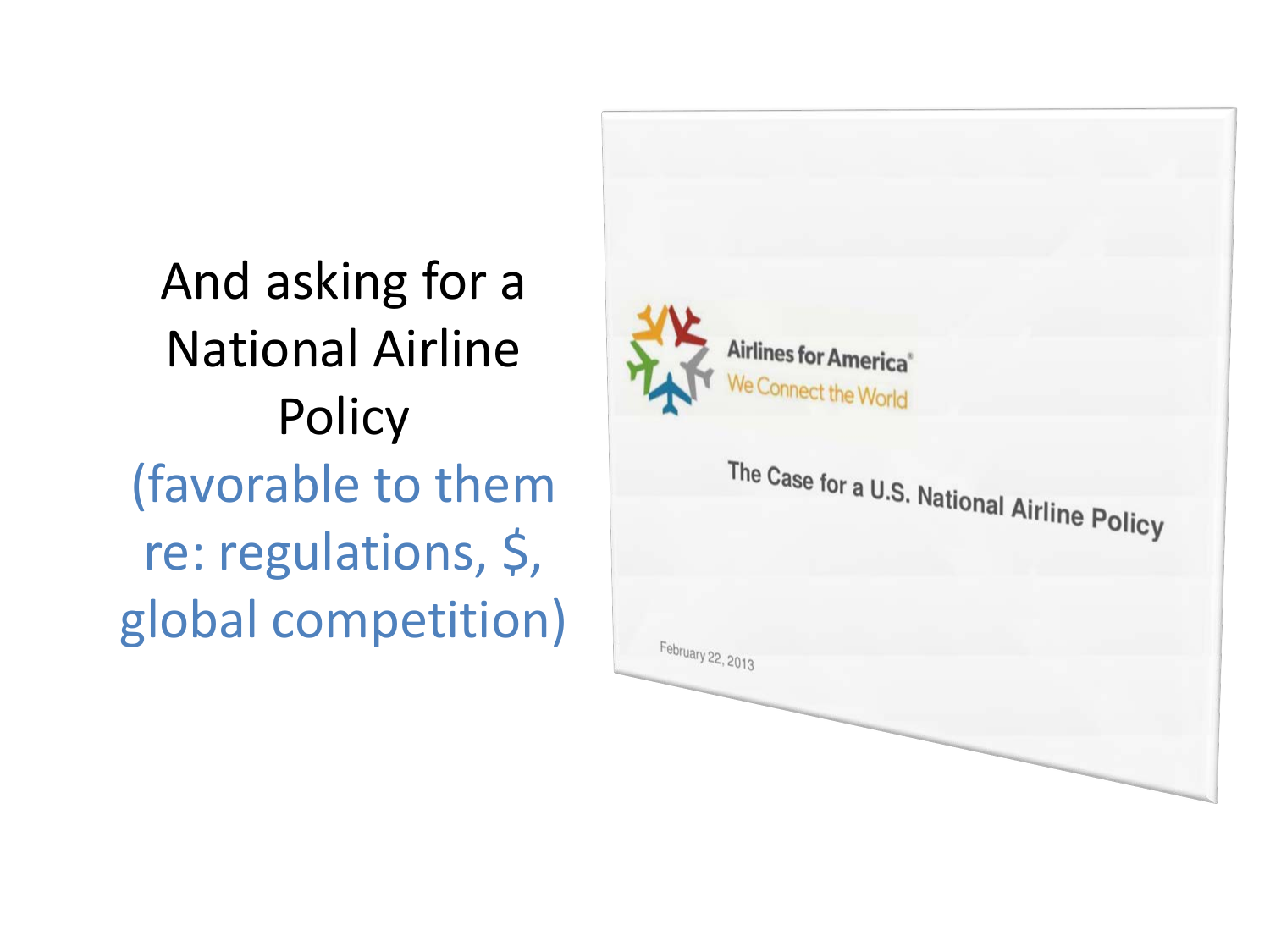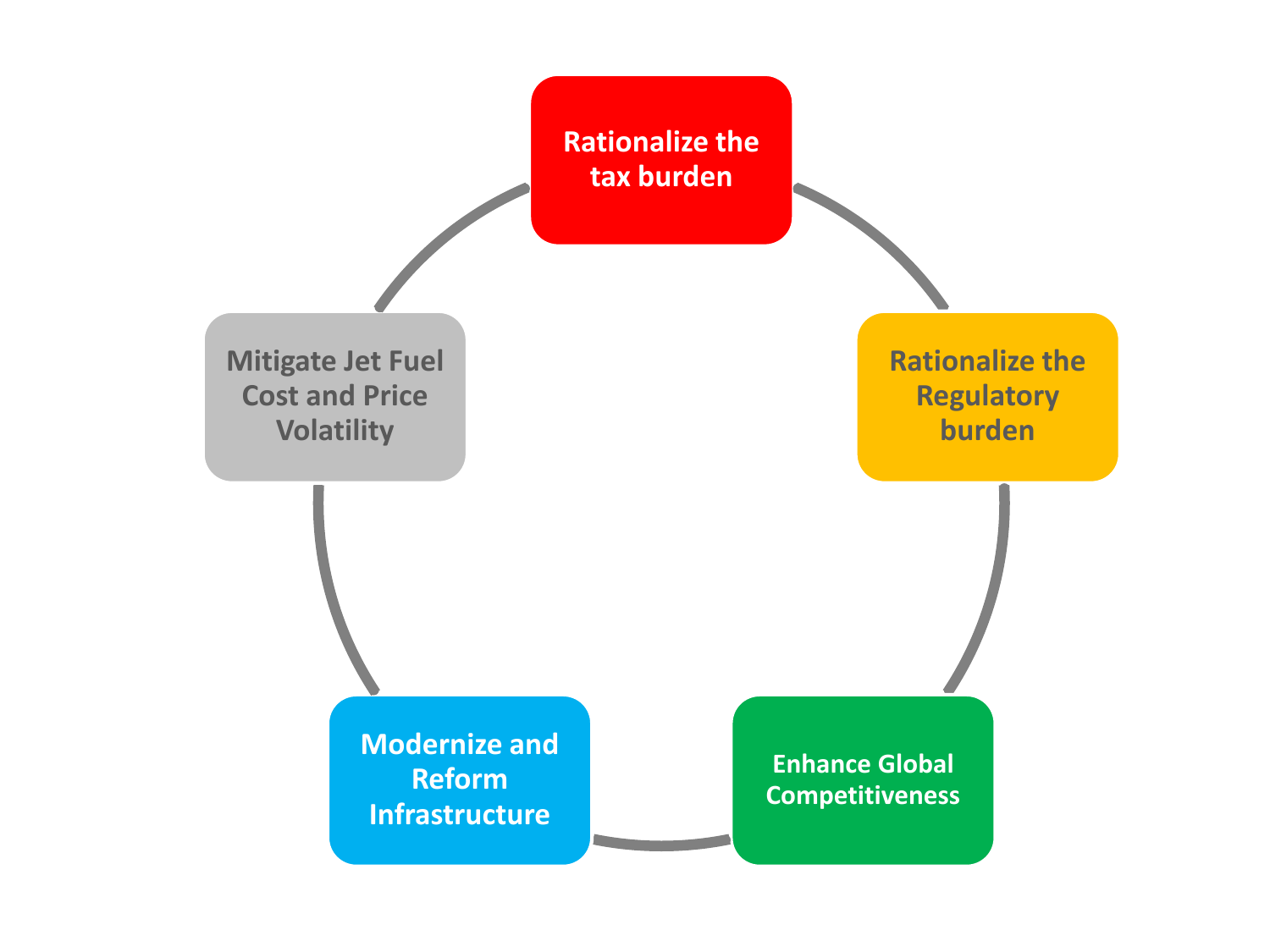## Hamiel: a view from the Airports

- •Support 10.5 million jobs (7% of all U.S. jobs)
- •\$1.2 trillion in total economic impact (8% of total U.S. GDP)
- •Projected demand to grow from 700 million passengers in 2013 to 1 billion in next 10 to 15 years
- •Through 2017, will need \$14.3 billion a year in airport infrastructure improvements to meet forecasted demand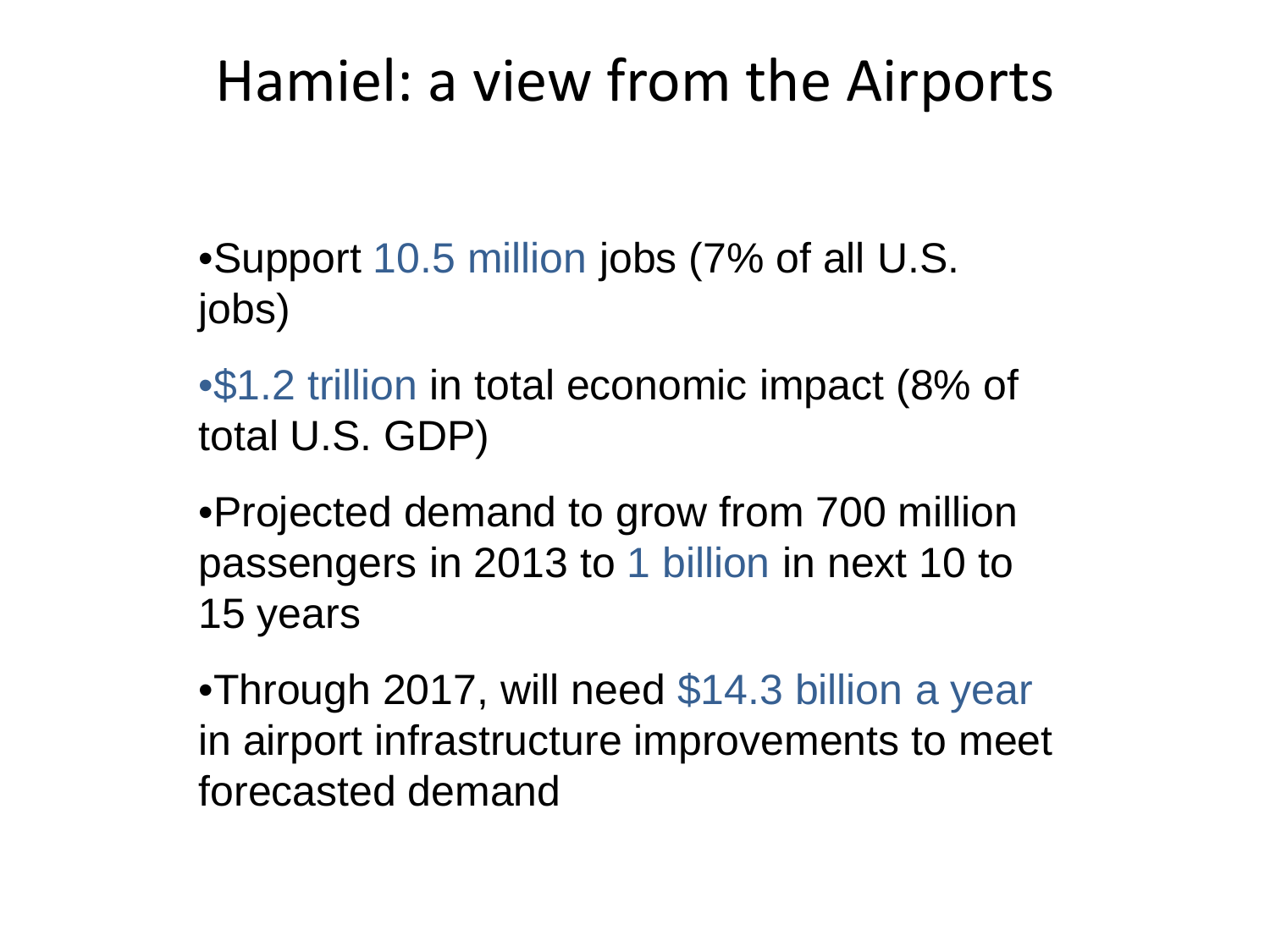## Traditional Funding Models

### •Residual

•Airlines pay airport costs not allocated to other users or covered by non-airline sources. Results in more risk to airlines but also more control over spending decisions.

### •Compensator

•Airlines pay fees and rent to recover costs of facilities and services they use. Airports bear financial risk of other facilities but can also use net revenues for capital projects.

### •Hybrid

•Costs for a portion of the airport, such as the airfield, are allocated entirely among airlines. Airports bear costs and keep revenues earned in areas not leased to air carriers.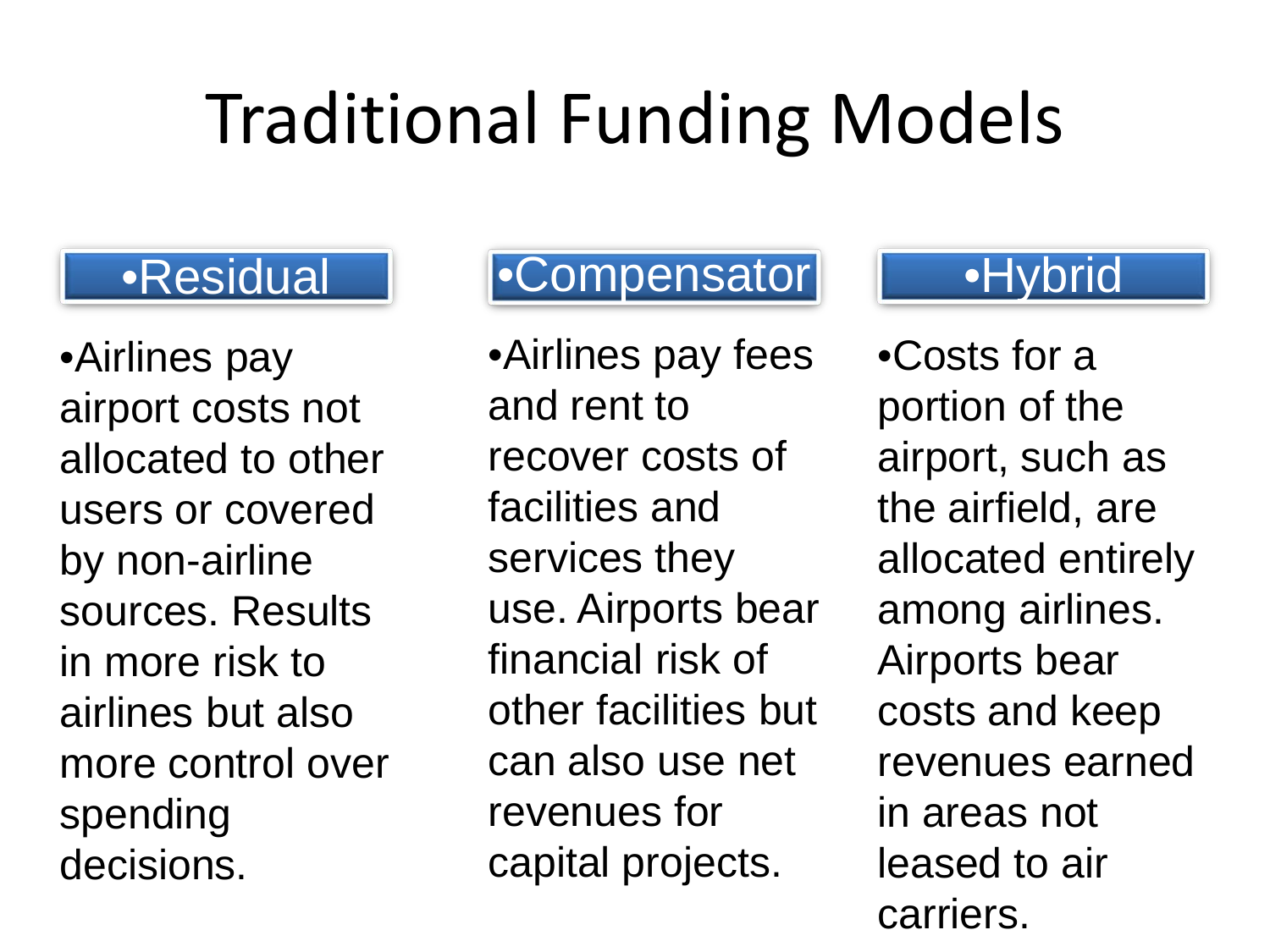## Funding an issue here as well

Reduced federal and artificially capped local funding streams + cost control pressures from airlines = unsustainable airport financial model

And some perverse incentives: Parking brings in lots of \$, federal law prohibits spending \$ off-site on transit

Is privatization an answer? Unique role of airports – welcome to community; project values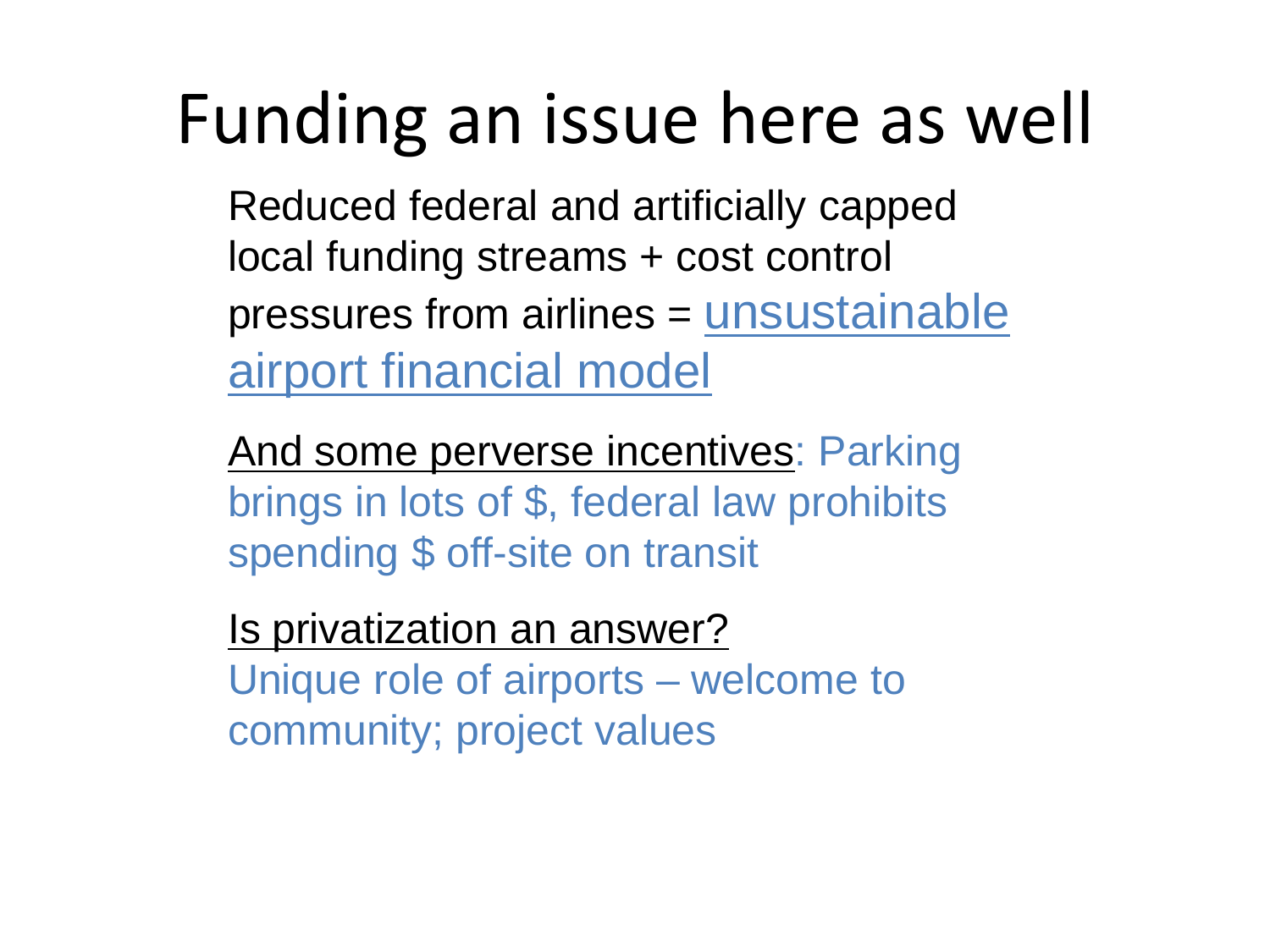## In Summary: Common Themes

- Funding model broken, needs reform for a sustainable system;
- System not tied to use (cross-subsidizing rural systems, major carriers, general aviation, etc.);
- Does not create right market incentives;
- Result of competition with other underfunded transport modes: "cage match"
- Solutions depend on stakeholder perspective